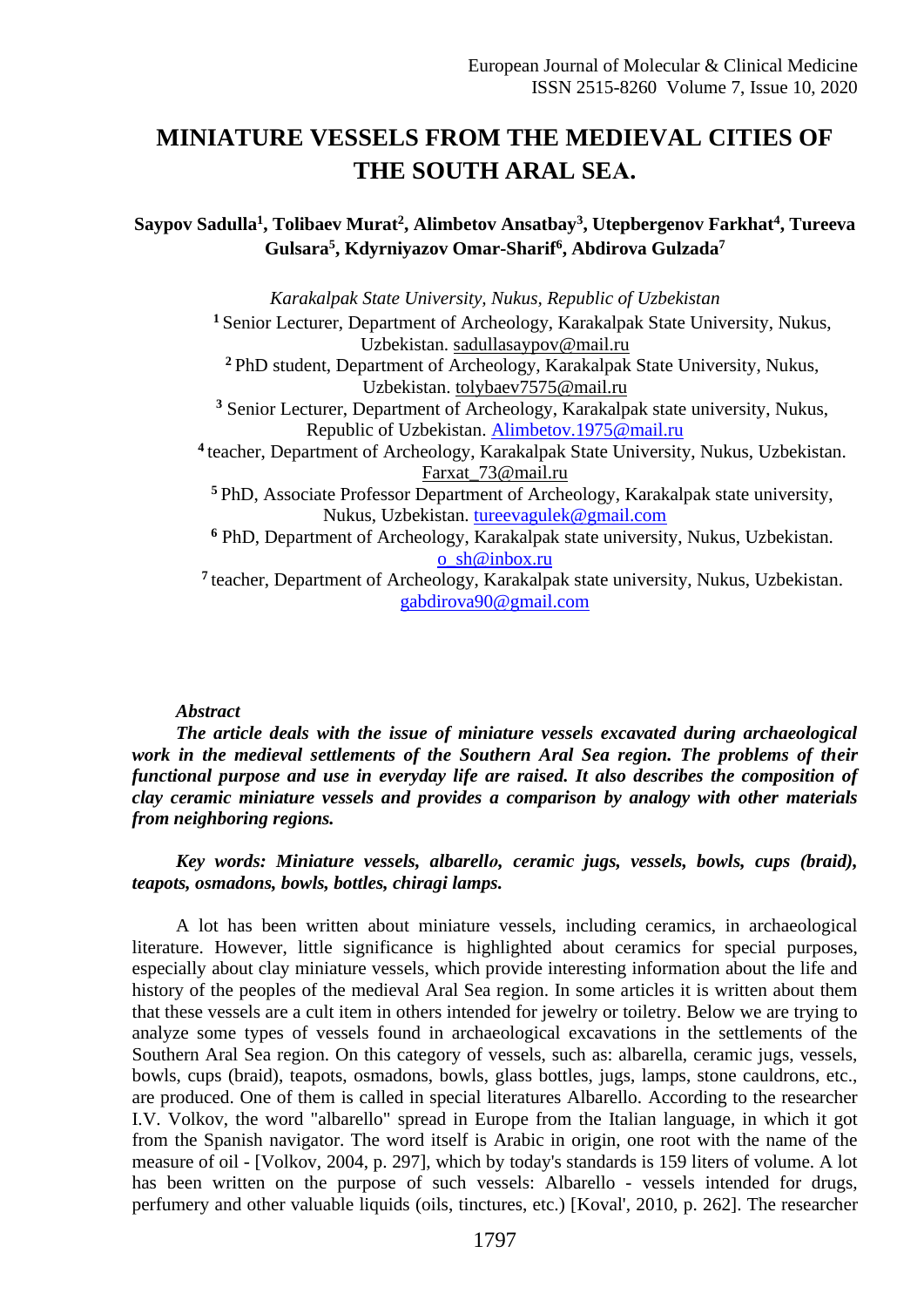of kashin miniature vessels of the New Saray states that albarello was used as an inkwell [Bulatov, 1969, p. 39]. The original shape of the vessels repeats a part of the bamboo trunk, which was traditionally used in the Far East as a portable container for storing medicines. Subsequently, this form began to be made from ceramics. The small size of the vessels made them easy to use. Albarello vessels traditionally had a cylindrical shape or a shape with slightly concave sides so that they could be positioned in a row on a shelf, but at the same time it was convenient and safe to take it with a hand in the middle.

It is believed that the shape of these vessels was borrowed from the East, where it imitated the individual articulations of large reeds and bamboo. In similar wooden or ceramic vessels, decorated with dark blue glaze and painting, oriental merchants imported aromatic substances, dried spices and specialties into Europe [Kube, 1923, p. 51].

According to the composition of the clay, the South Aral Sea albarells are divided into two groups: kashin and red clay. In turn, the first is also divided into two subgroups:

1-small tapering to the bottom, with an annular base. Found in the ancient settlement of Mizdakhan in the Golden Horde cultural layers, in which the diameter of the rim is 8.5 cm, the height is 15 cm, the bottom diameter is 7.5 cm, the wall thickness is 0.7-0.9 cm, with an opaque dull glaze (Fig. 1.2) ... Such vessels are found among the handicraft products of medieval Sogd in the 12th century. [Shishkina, 1986, p.140.Fig. 30.4]. The vessel has a bluish glaze, champlevé ornament, and a strip of violet-red engobe in the bottom part.

The second - high, on a circular pallet. This vessel was found in the Urgench layers of the XIII-XIV centuries. Corolla diameter 7.5 cm, height 17 cm, bottom diameter-7 cm, wall thickness 0.8-0.9 cm; the vessel on both sides was covered with turquoise glaze [Vakturskaya, 1959, p.323] (Fig.1.1). In medieval Otrar in the layers of the XIV - early XV centuries. meet albarello with black painting under turquoise glaze [Keramika…, 1991, p. 139].

For the manufacture of such vessels, white-gray dough was used as a raw material. Kashin appears in the region at the end of XII - beginning of XIII centuries. [Vakturskaya, 1958, p. 320]. In the Golden Horde period, Kashin ceramics became especially widespread and became diverse [Kdyrniyazov, 2015, p. 163].

The second group is red clay: they are also divided into two subgroups:

1. It is small, on a flat pallet. They are represented in the Mizdakhan [23] settlement on the Khorezmshah cultural layers. Covered with green glaze, the diameter of the rim is 6 cm, the wide part of the body is 7.2 cm, the diameter is 6 cm. The thickness of the walls is 0.8-1.0 cm (Fig. 1.3). On the territory of Central Asia, such glazed ceramics appeared in the 9th century. [Sayko, 1963, p.32].

2. Having a slightly convex body, on an annular base. Covered with green glaze without ornament. The diameter of the vessel is 7.8 cm, the height is 12 cm, the diameter is 8 cm. The thickness of the walls is 0.8-1.3 cm (Fig. 1.4). In the South Aral region, products with green glaze were widespread in the XII century. [Vakturskaya, 1959. p. 319]. However, the presence of such vessels in the early Muslim cultural layer of the Mizdakhan indicates that they could have appeared earlier than the indicated time [Otchet…, 2018. p.27]. The characteristic features of this vessel: for its manufacture, ferruginous, non-sandy, plastic clay was used as a raw material, in which an artificial admixture of sand was fixed. Firing of products is uniform, brick-red color. Another type of albarello, only the bottom part is preserved, it is covered outward with green glaze, and the inner space is bright green glaze, retaining the height of the vessel 4.6 cm, bottom diameter - 5.2 cm, wall thickness 0.8-1.0 cm (Fig. .1.8). In general, the vessel in morphological forms, based on the bottom part, completely coincides with the above described characteristic of albarella. Internal watering was used so that perfumery products or other valuable liquids were not poured out to the walls of the vessel.

In general terms, albarello repeats one shape. The body is cylindrical with a slight bend in the middle of its height, due to which a rib forms at the place of transition of the body to the shoulder and bottom part. In most cases, the shoulders and the bottom part take the form of a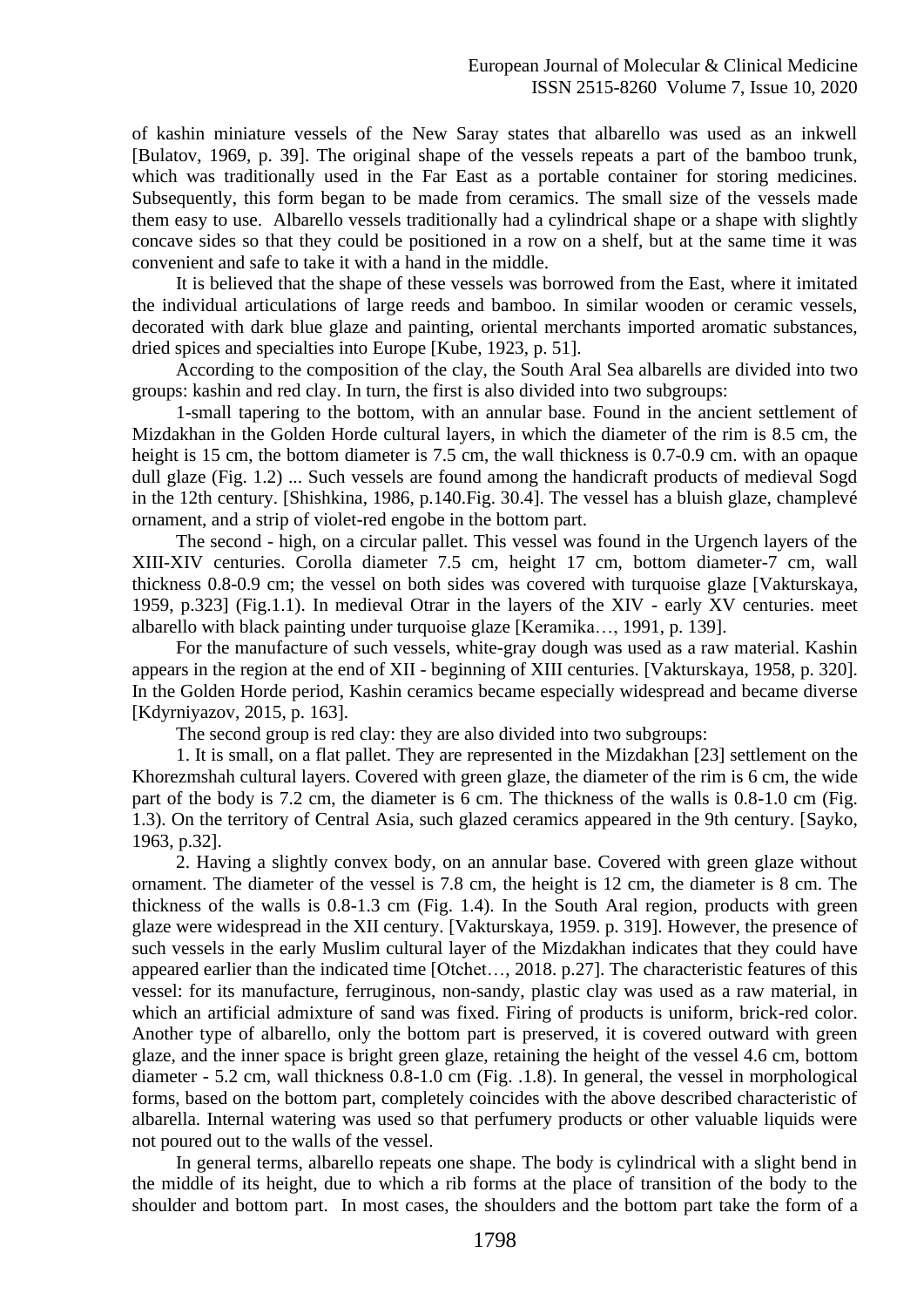rounded rib. The maximum diameter of the body is also located here. The throat can be cylindrical or socketed with different options for the rim. The throat height is 20-25% of the total vessel height. In the bottom part, the body can narrow towards the bottom or expand, forming a high leg. The diameters of the throat, middle of the body, and the bottom are almost equal. The decor is simple: horizontal incised lines made along the throat, stuck-on rollers, the throat can be wavy. The diameters of the throat, middle of the body, and the bottom are almost equal. The decor is simple: horizontal incised lines made along the throat, molded rollers, the throat can be wavy.

All albarellos are glazed, the color of the glaze is green with a white engobe primer. The entire outer surface was covered with glazed (up to the level of expansion in the bottom part). The inner surface was covered with watering partly, but always without engobe under the primer: they could cover only the throat, the surface to the middle of the height of the body or to the bottom. Bell-shaped throat; the inner space is completely covered with glazed, this made it possible to preserve the liquid for a long time without pushing out to the wall of the vessel.

It should be noted that albarella is not a frequent find, although in the Golden Horde layers of Shemakhakala kashin ceramics is 49.13%, Mizdakhan - 43% among glazed products [Kdyrniyazov, 2015: 163], and the share of glazed albarella is only about 0 , 3 or 0.4%, but still they existed in the XII-XIV centuries. South Aral settlements. The researcher Kurochkina, who wrote about the albarells of the Nizhnevolsk capitals of the Golden Horde ulus, cites as an example only 27 archaeological whole forms [Kurochkina, 2012, p.79]. This also indicates the rarity of a product of this type.

All albarellos considered in this work were found in residential or outbuildings. Albarello is a medieval vessel designed for storing and transporting expensive cosmetic and medicinal liquids. Albarello vessels, as a rule, did not have a ceramic lid, but were closed with a wooden stopper, soft rock, or closed with a piece of leather, which was tied at the neck with a rope. Under the corolla cut of the vessel simultaneously served as a thorough sling.

Another type of miniature vessels is jugs; according to the composition of the clay, they are divided into two large types: glazed and unglazed. There are two groups of watering vessels. 1. Jugs covered with green glaze down to the bottom of the outer side of the vessel, but the inner part is covered only with engobe. The vessel has a rim diameter of 6 cm, a height of 10.5 cm, a convex body of 8.5 cm, a wall thickness of 0.3-0.5 cm, a semi-circular bottom diameter of 4 cm (Fig. 1.7; Fig. 3.7).

Another type of jug in this category, also covered on both sides with green glaze. The whole archaeological vessel has a rim diameter of 5.0 cm, the wide part of the ovoid body is 8.0 cm, the flat-bottomed bottom is 5.0 cm, and the wall thickness is 0.5–0.8 cm (Fig. 1.6). The vessel is completely from the inside, and the outside is covered to the bottom part is covered with green glaze. Early variants of vessels with green glaze are associated with the Near East and date back to the 9th century. In the South Aral region, vessels with green glaze spread in the XII century, especially in the XIII-XIV centuries [Vakturskaya, 1959.p.319].

2. An unglazed red-clay jug with a bell-shaped neck retaining a height of 10.5 cm, a rim bent outward diameter of 6.5 cm, a wall thickness of 0.4-0.8 cm (Fig. 1.5; Fig. 3. 8). convex body, made of carefully elutriated clay without the addition of impurities.

Another variant of an unglazed red clay vessel is a narrow-necked jug with a high neck with a lamellar handle cut off by traces. The handle is attached at one end to the middle of the neck, the other end of the widest part of the body, the diameter of which is 8 cm. The vessel is covered with a white engobe, 11.5 cm high, the diameter of the rim bent to the side is 3.2 cm, the diameter of the flat bottom is 5 cm (Fig. 3. 4). Vessels which is similar in morphological data are found among the ceramic products of the South-West Semirechye of the 9th-10th centuries [Khudozhestvennaya..., 2011, p. 32]. and the settlement of Paikende among jugs with green glaze without handles, dating from the 10th - the very beginning of the 11th century. [Otchet…,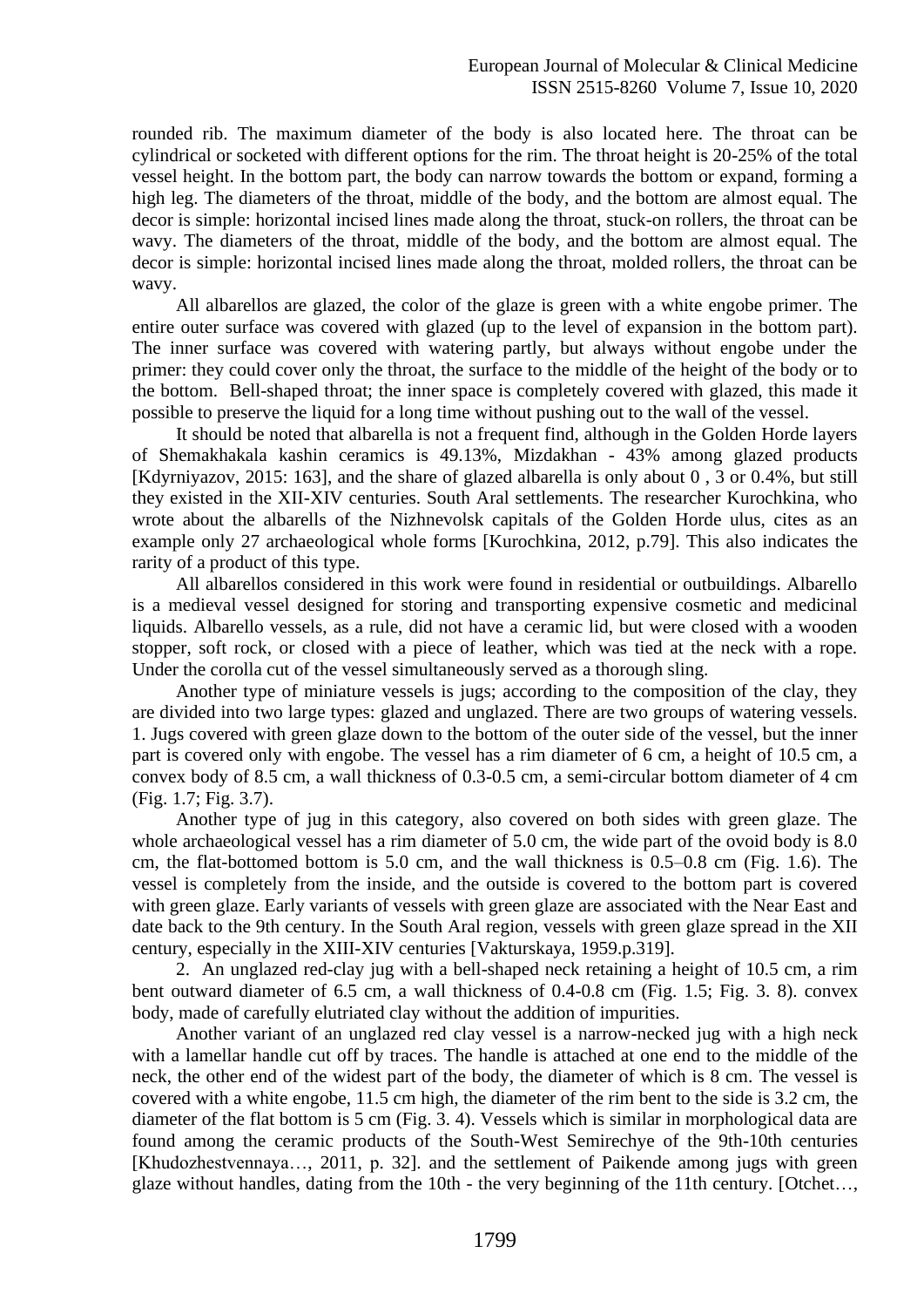2006, p. 27. Fig. 82, 5]. Such vessels with narrow necks apparently served to preserve fragrant materials or important spices, and the neck was closed with wooden corks.

Among the unglazed miniature jugs, there are also gray-clay vessels. They are crafted with carefully elutriated clay. Archaeologically, the whole specimen was raised from the cultural layers of the Khorezmshah period. The vessel retained the height of 11.2 cm, the diameter of the rim slightly concave inwardly is 7 cm, the vessel has traces of a chopped off oval-rounded handle attached with one end to the middle of the neck, with the other a wide part of the body, wall thickness 0.3-0.9 cm. (fig. 3.3). It is known in ethnography that such vessels were used as storage and heating of melted oil [Peshchereva, 1959, р. 66, fig. 19. 1].

A miniature pot-shaped vessel with a lamellar handle, used primarily as a mug. The machine vessel is covered with a colorless glaze, has cobalt and green underglaze painting on white engobe. Cobalt (dark blue) ornament is applied in the form of vertical parallel lines. They divide the surface of the vessel into four ornamental belts. Inside them, there is an ornament of intertwining green plant-flower shoots. A horizontal border of cobalt dots also runs along the top of the rim. The diameter of the vessel rim is 5.4 cm, the height is 8 cm, the widest part of the body is 8.6 cm, the wall thickness is 0.3-0.5 cm, the diameter of the ring-shaped bottom is 4.2, the height of the bottom is 0.8 cm (Fig. 2.3; Fig. 3.1). The ornamental composition of the vessel is well known in the decoration of the mausoleum of Nazhmiddin Kubra (20-30s of the XIV century) and Mahmud Pakhlavan (30s of the XIV century). [Kdyrniyazov, 2007, p.30] However, it should be noted that white engobe, cobalt glaze and greenish painting were widely used in Temurid ceramics of Khorezm [Kdyrniyazov, 1989, p.70]. We know that in the medieval South Aral towns, cobalt ceramics have been widely distributed since the second half of the XIV century [Vakturskaya, 1958 p. 474-485.]. This tradition of ornamentation of vessels continues into the late medieval period of the region. Such forms of pot-shaped vessels were found in the layers of the XIII-XIV centuries in the Fergana Valley [Matbabayev, 2011, p.230, Fig. 76].

Another type of miniature vessels is teapots with a spout (jugs with a drain spout). They are not glazed, but according to their composition, the clay is divided into two categories: grayclay and red-clay.

1. A gray-clay teapot with traces of a chopped off handle was found in the Khorezmshah cultural layers during the excavation of the Mizdakhan settlement in 2018. The vessel has a rim diameter of 1.5 cm, a height of 6.6 cm, a flat bottom diameter of 4.2 cm, a wide body part of 7.5 cm, and a wall thickness of 0.4-1.2 cm (Fig. 2.1; Fig. 3.5 ).

According to the purpose of the vessel, it can be stated that it was a children's toy, because terracotta figurines of animals were found in the place with it [Otchet…, 2018.p.26. See Figure 21.3.]. Similar forms of similar teapots were found in the Kultepa settlement in the layers of the 12th century [Gritsina, 2013, p.75, fig.73].

2. A red-clay teapot (jug) with a plum without a handle was also found in the cultural layers of the 11th-early 13th centuries. The bottom part has not been preserved, made of wellelutriated clay, the rim diameter is 6.6 cm, height 6.0 cm, wall thickness 0.5-0.7 cm (Fig. 2.2; Fig. 3.6). A close analogy is found among the Sogdian materials. According to the researcher, such miniature vessels were used as a children's drinking cup [Sokolovskaya, 2015, p.280. rice, 109.1]. It is true that in our case the vessel does not have handles, but this did not prevent the vessel from being used as a drinking cup for babies.

Another type of miniature vessels is ceramic mugs. It is a miniature flat-bottomed, pearshaped mug. Its body is somewhat elongated, the middle part is swollen, sharply tapering downward. The neck is rather high, bell-shaped, without a rim. It is formed by simple bending of the walls. The bottom is flat, rounded. The height of the vessel is 8.4 cm, the diameter of the mouth is 7 cm, the diameter of the neck is 5.8 cm, the largest diameter of the body is 7.8 cm, the thickness of the walls of the upper part is 0.3-0.6 cm, at the bottom is 0.7- 0.9 cm. The neck and the lower part of the body are secured with a small lamellar handle (Fig.2.4). The vessel is molded by hand with a roughly processed piece of clay. The molding mass is poorly mixed with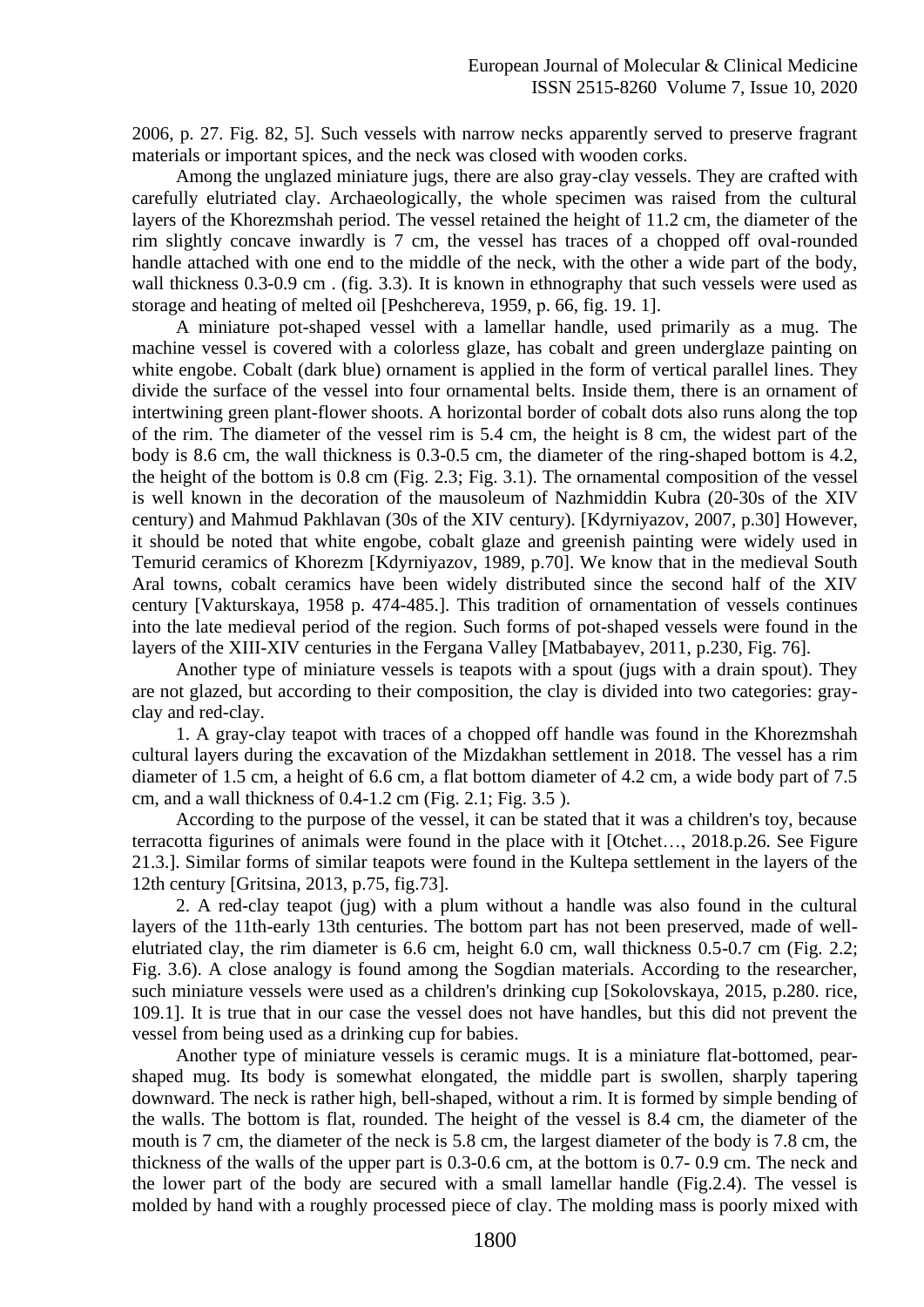abundant chamotte admixtures. The surface is trowelled before firing with liquid clay. It is campfire firing, medium. The shard in the fracture is brownish-reddish in color. The surface of the vessel is smoked [Saypov, 2016, p.67]. Judging by the soot coating, the vessel was used many times.

Another type of miniature vessels is a glazed cup (kosach), found during excavations in 2019 in the Mizdakhan settlement, where the cultural layers belong to the Khorezmshakh periods. The diameter of the rim is 8.0 cm, it has a hemispherical rim, a semicircular bottom is 3.5 cm, the wall thickness is 0.3-0.5-0.9 cm. Made of carefully elutriated clay, covered with a yellowish engobe (Fig. 2.10.). In the southern region, such vessels were found from the Zamakhshar settlement in the layers of the 10-11th centuries [Vakturskaya, 1959, p. 298]. A close analogy can be found in among the Samanid ceramics of Maverennahr [Sokolovskaya, 2015, p.248, fig.77.23].

Osmadons are undoubtedly very interesting types of miniature vessels. In the South Aral settlements, they can be found in the form of made on a pottery machine and stucco. According to the colors of the clay, they are also divided into glazed and unglazed products.

1. glazed vessels based on kashin clay, rim diameter 6.5 cm, height 2.5 cm, wall thickness 0.6-08 cm. (Fig. 2.9).

2. gray-clay vessels with drainage. The rim diameter is 6.0 cm, the height is 2.4 cm, and the wall thickness is 0.4-0.8 cm (Fig. 2.5). Similar items in archaeological literature are believed to have been used as both by the Osmadons.

3. Flat-shaped red clay vessels with plums. The rim diameter is 6.0 cm, the height is 1.8 cm, the bottom diameter is 4.0 cm, the wall thickness is 0.2-0.6 cm (Fig. 2.6). the bottom part is cut off from the machine casually. He considers such vessels in special literatures to be a lamp, but they do not have traces of soot on our products.

4. Molded vessels with a convex body and a flat bottom. The rim diameter is 2.5 cm, the height is 3.8 cm, the wall thickness is 0.2-0.3 cm. (Fig. 2.7), another type of this category of vessels is the rim diameter 2.5 cm, 4.0 cm high, wall thickness 0.4-0.5 cm. (Fig. 2.8). Researchers have analyzed similar forms of such vessels as small molded toy vessels [Nerazik, 1959, p.252]. The vessels are miniature copies of large pots and jugs. Most of them belong to the 7th-8th centuries and were found in the Berkutkala oasis of the Southern Aral Sea region. However, despite this, such vessels have been used for centuries as a toilet device in this region.

Thus, all the types analyzed in our articles belong to the categories of miniature vessels, despite the small importance of vessels, they were all important tools in the everyday life of the South Aral townspeople in the medieval period. In order to make such types of vessels, potters will need careful preparation and highly qualified skills. Of course, it is very laborious work to fully analyze all types of miniature vessels of the South Aral fortifications in one condensed article, it requires a more detailed analysis. Nevertheless, miniature vessels are widely used in the everyday life of this region, as a preservation of medicines, perfumery products and other valuable liquids. It can be said that, apart from the miniature glazed vessels of the Southern Aral Sea region, most of the unglazed vessels do not have ornamental patterns. In addition, among the ceramics, miniature vessels, like other types of ceramics for special purposes, had their irreplaceable place in the use of the economic life of the medieval settlements of the Southern Aral Sea region.

## **References**

1. Bulatov N.M. Kashinnyye miniatyurnyye sosudy iz Novogo Saraya // Drevnosti Vos¬tochnoy Yevropy. - M., 1969. - S. 32-40.

2. Vakturskaya N.N. Khronologicheskaya klassifikatsiya srednevekovoy keramiki Khorezma // Keramika Khorezma. / Trudy KHAEE. Tom IV. M.1959.

3. Vakturskaya N.N. Raskopki gorodishcha Urgench v 1952 g.// TKHAEE. Tom.II. M.,1958.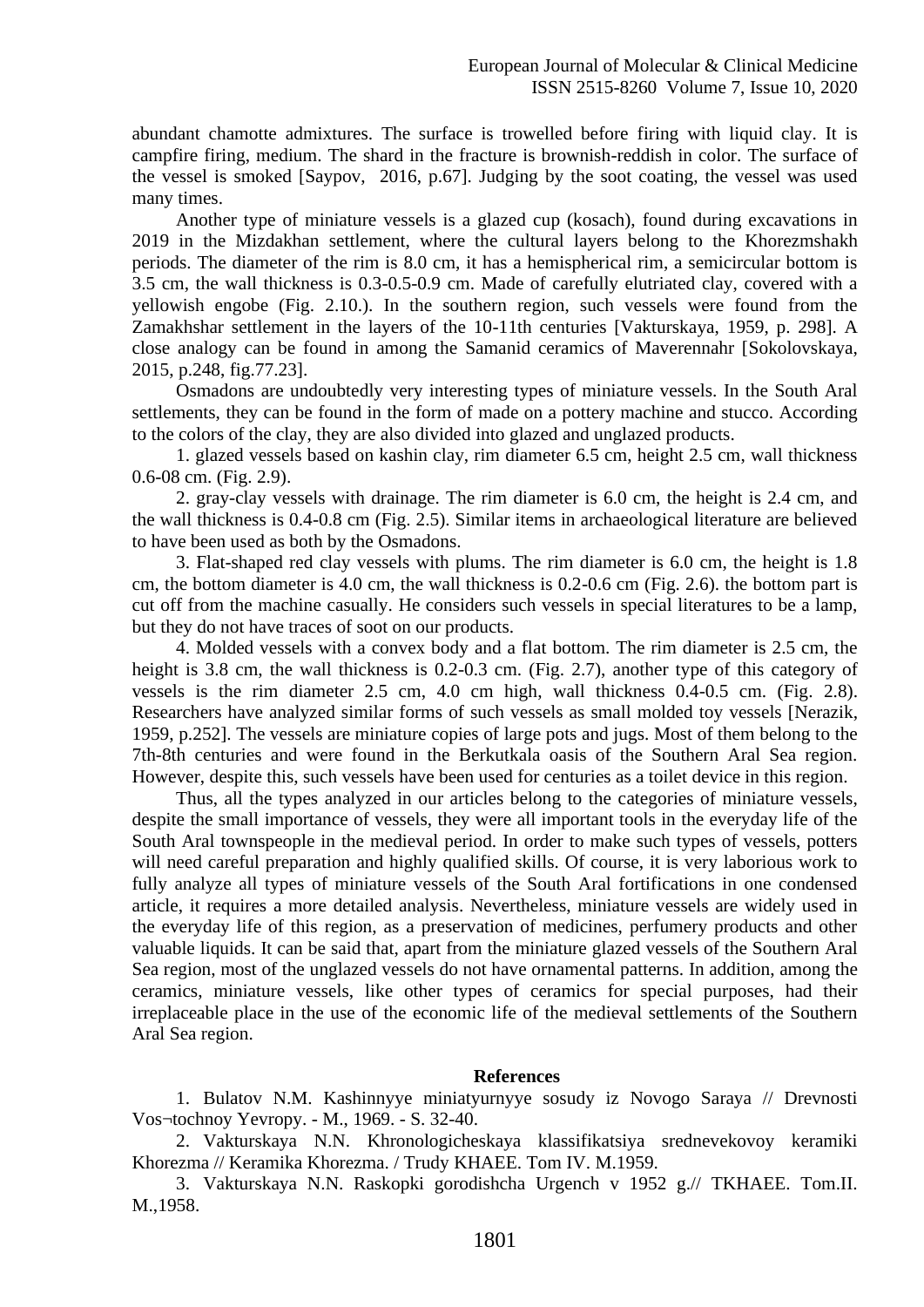4. Volkov I. V. Istoriograficheskiye kur'yezy // Istoriko-arkheologicheskiye issledovaniya v g. Azove i na Nizhnem Donu v 2002 g. - Azov, 2004. - Vyp. 21. - S. 291-335.

5. Gritsina A.A, Mamadzhanova S.D, Mukimov R.S. Arkheologiya, istoriya i arkhitektury srednevekovoy Ustrushany. Samarkand. 2013. 240 s.

6. Keramika srednevekovogo Otrara. Alma-Ata. «Oner».1991. 211 s.

7. Kdyrniyazov M.-SH. Material'naya kul'tura gorodov Khorezma v XIII-XIV vekakh. Nukus. 1989. 173 s.

8. Kdyrniyazov M.-SH. Kul'tura Khorezma v XIII-XIV vv. Samarkand, «Zarafshan» 2015. 320-s.

9. Kdyrniyazov M.-SH, Saypov S. Klad bytovykh veshchey iz Mizdakhkana// MITSAI №5, 2007 g.

10. Koval' V.YU. Keramika Vostoka na Rusi. IX-XVII vv. - M.: Nauka, 2010. - 269 s.

11. Kube A.N. Istoriya fayansa. - Berlin, 1923.

12. Kurochkina S.A. Al'barello Nizhnevolskikh stolits Ulusa Dzhuchi// Povolzhskaya Arkheologiya. №1. 2012. S.78-93.

13. Matbabayev B.KH, Mashrabov Z.Z. Drevniy i srednevekovyy Andizhan (Istorikoarkheologicheskoye issledovaniye). Tashkent «Sharq», 2011. 254 s.

14. Nerazik Ye.Ye. Keramika Khorezma Afrigidskogo perioda. TKHAEE. T.IV. M.,1959.

15. Peshchereva Ye.M. Goncharnoye proizvodstvo Sredney Azii. M-L., 1959.

16. Otchet ob arkheologicheskoy ekspeditsii v gorodishche Mizdakhkana v2018 g.str. 34.

17. Otchet o raskopkakh v Paykende v 2006 godu. Materialy Bukharskoy arkheologicheskoy ekspeditsii. Vypusk VIII., Sankt-Peterburg 2007.

18. Sayko E.V. Istoriya tekhnologii keramicheskogo remesla Sredney Azii VIII-XII vv.Dushanbe, 1963. 208 s.

19. Saypov S. Keramicheskiye kruzhki srednevekovogo Khorezma// Arkheologiya Uzbekistana №2 (13), Samarkand 2016, str 65-72.

20. Sokolovskaya L.F. Neglazurovannaya keramika srednevekovogo Samarkanda kak faktor ekonomiki gorodskogo remesla (po materialam gorodishcha Afrasiab kontsa VII- nachala XIII v.)// v knige Arkheologiya Tsentral'noy Azii: Arkhivnyye materialy.Tom I. Samarkand. 2015 g.

21. Khudozhestvennaya kul'tura Tsentral'noy Azii i Azerbayzhana IX-XIV vekov. Tom I., Keramika. Samarkand-Tashkent., 2011. 255 s.

22. Shishkina G.V. Remeslennaya produktsiya srednevekovogo Sogda. Steklo.Keramika vtoraya polovina VIII- nachalo XIII v. Tashkent «Fan» 1986. 144 s.

23. Kerimbergenovich, A. A., Kamilovich, S. S., Tursinbaevich, A. R., Jannazarovich, A. K., Kazievich, S. J., & Maksetovich, O. H. (2020). Ecotourism development in the republic of karakalpakstan: Historical places and protected areas. Journal of Critical Reviews, 7(12), 1258- 1262. doi:10.31838/jcr.07.12.220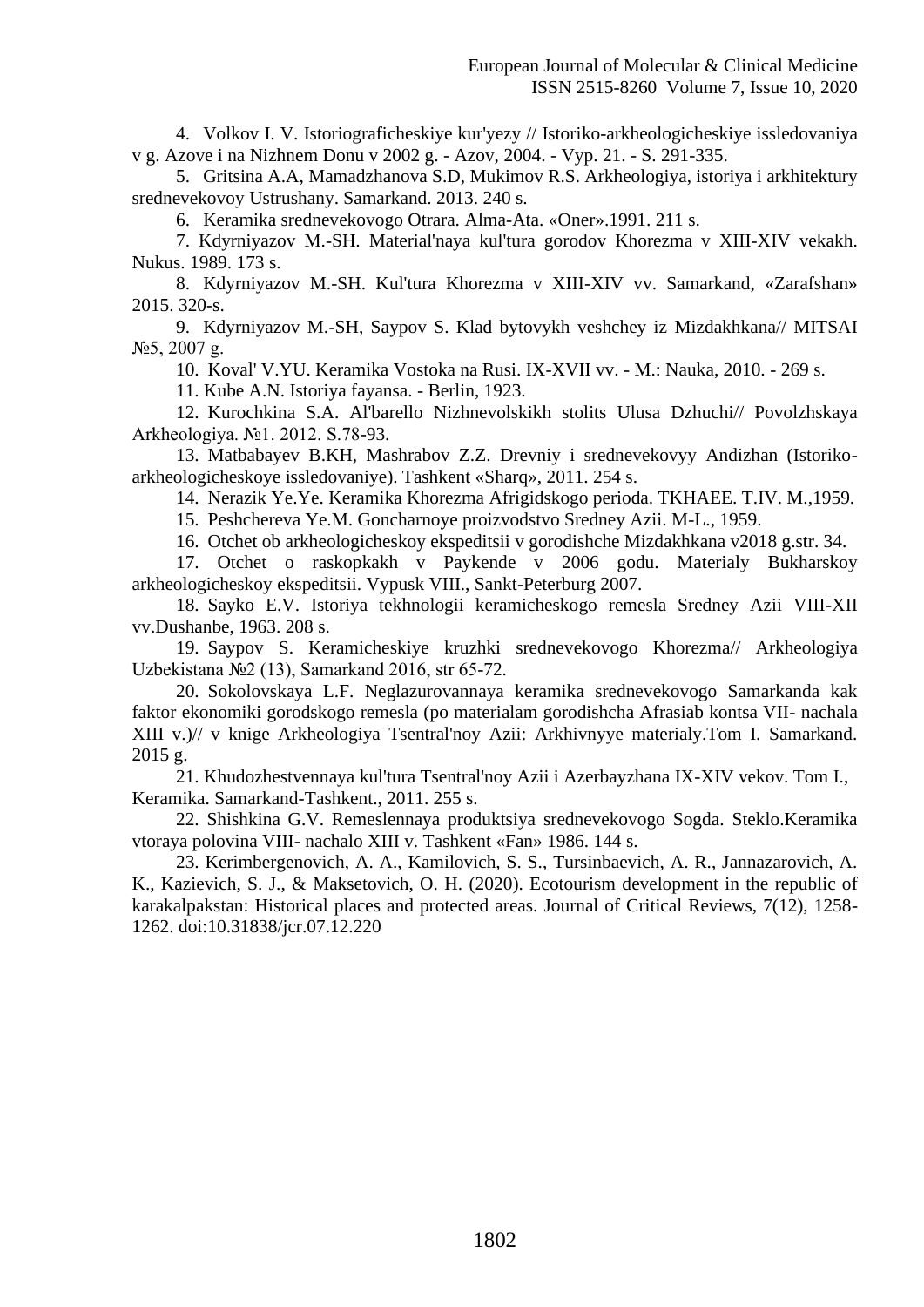

**Fig. 1. Miniature vessels from the fortified settlements of the medieval South Aral Sea region: 1-2- kashin albarella; 3, 8 - red clay albarella; 4, 6 - glazed jugs; 5- red clay jug; 7 jug with green glaze.**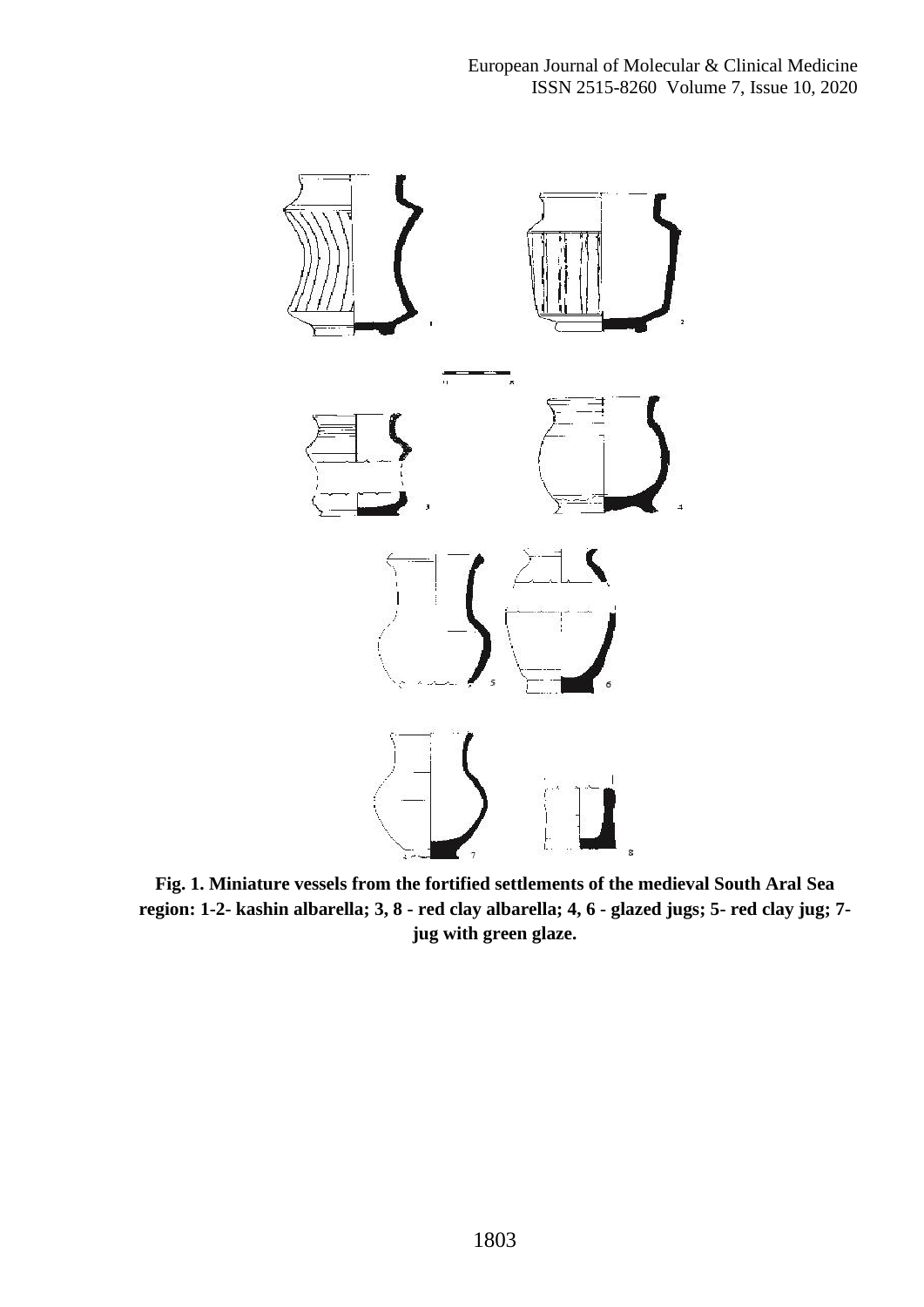

**Fig. 2. Miniature vessels from ancient settlements of the medieval South Aral Sea region: 1 gray-clay teapot; 2- red clay teapot; 3.9 - kashin vessels; 4- mug; 5- gray clay vessel with drain; 6 - flat-shaped red clay vessel; 7-8 - molded vessels; 10- glazed cup.**